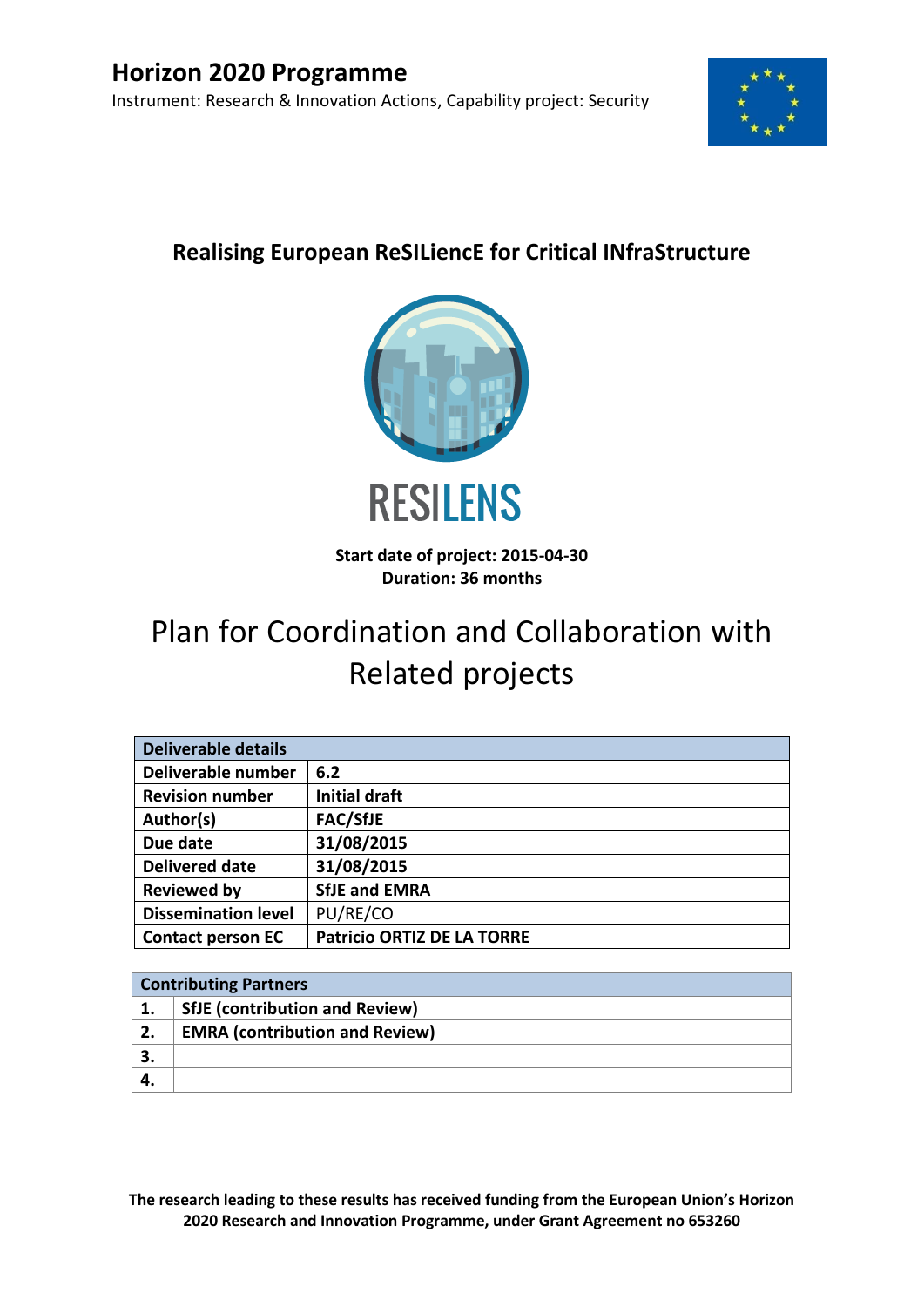#### **EXECUTIVE SUMMARY**

#### **Description of the work**

The Deliverable 6.2 "Plan for coordination and collaboration with related projects" is intended to support the RESILENS consortium partners in establishing and maintaining an effective and efficient collaborative relationship with relevant EC FP7 and Horizon 2020 funded projects in the domain of urban and critical infrastructure resilience management.

#### **Objectives**

This deliverable sets out how the RESILENS consortium will accomplish its aims of facilitating collaboration and cooperation with relevant related EC projects. The objectives of this deliverable include:

- Identify the means by which contact and cooperation with projects, programmes and policy makers relevant to the RESILENS project, in particular within FP7, Horizon 2020 and other EC funded programmes and intra-organisation initiatives, will be established.
- Propose approaches on how such collaboration actions could be accomplished.
- Describe how the results of the cooperation of other projects will be tracked.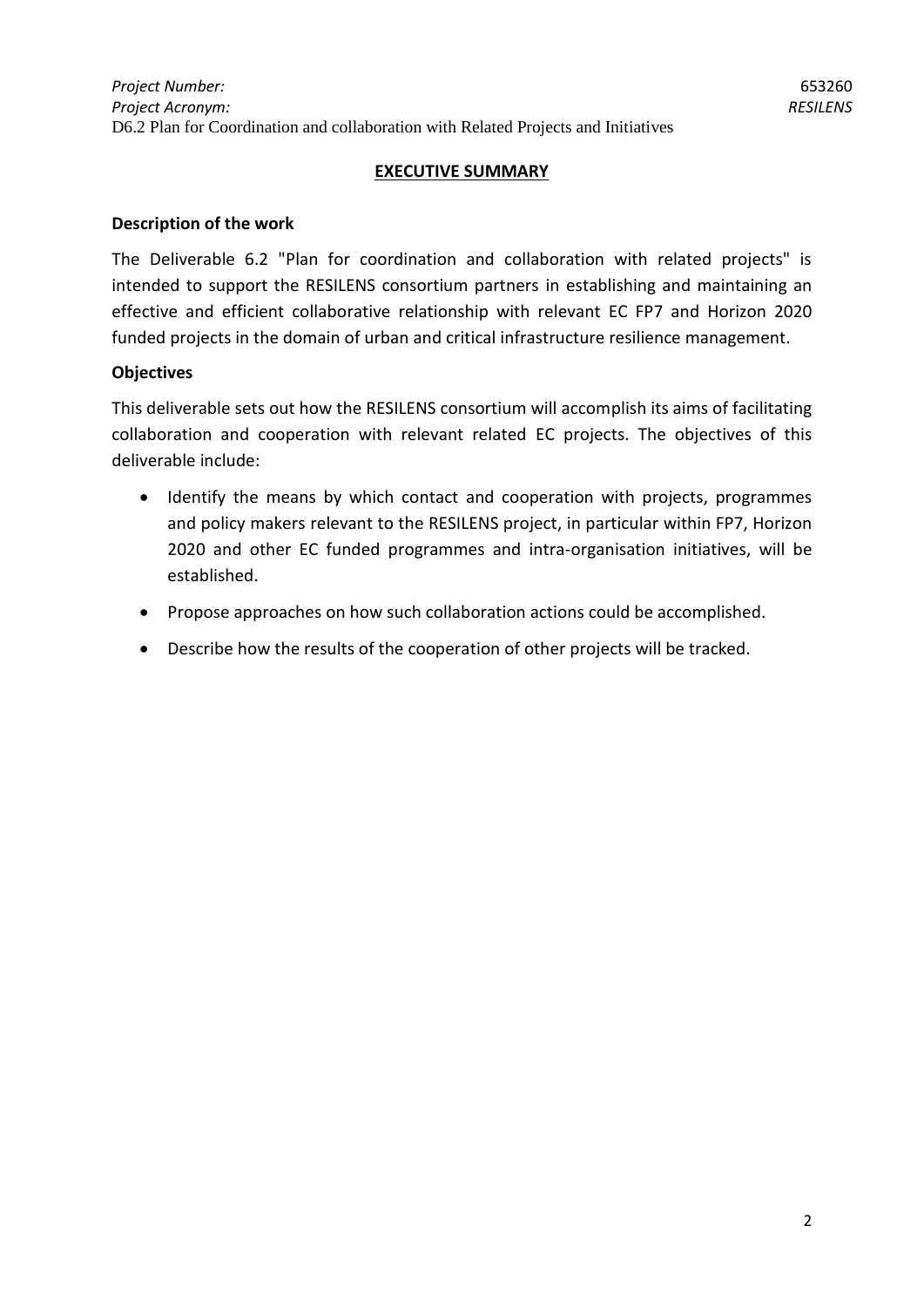# **Contents**

| 1.0 |                                                                            |
|-----|----------------------------------------------------------------------------|
| 1.1 |                                                                            |
| 1.2 |                                                                            |
| 1.3 |                                                                            |
| 2.0 |                                                                            |
| 2.1 |                                                                            |
| 2.2 |                                                                            |
| 2.3 |                                                                            |
| 2.4 |                                                                            |
| 3.0 |                                                                            |
| 3.1 | Establishing and sustaining inter-project communication & collaboration 14 |
| 3.2 | Possible conferences/ workshop organisation/ other collaboration forum 14  |
| 3.3 | Tracking progress, results and outputs of collaboration approaches. 15     |
| 3.4 |                                                                            |
| 3.5 | Possible mitigation actions to facilitate inter-project collaboration 16   |
| 4.0 |                                                                            |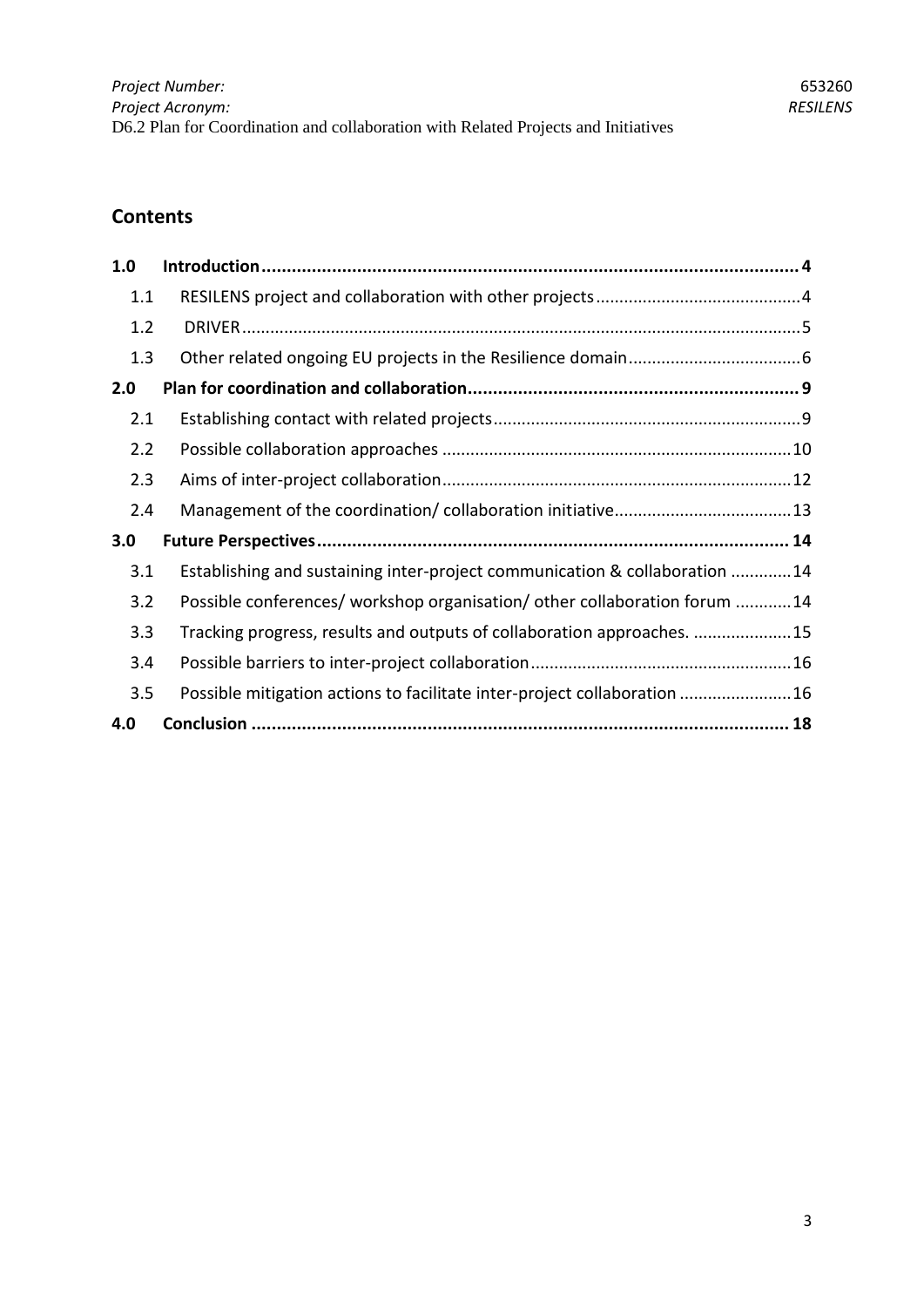# <span id="page-3-0"></span>**1.0 Introduction**

#### <span id="page-3-1"></span>**1.1 RESILENS project and collaboration with other projects**

The primary aim of the RESILENS project is to develop a user-friendly, citizen centric European Resilience Management Guideline which is founded on the principles of risk management and vulnerability reduction and which will, through its uptake and interactive qualities, lead to clear, coherent and effective crises and disaster resilience management for Critical Infrastructure (CI). This in turn will contribute to more resilient and secure economic and societal systems and take the form of a RESILENS Decision Support Platform (RES-DSP) to Technology Readiness Level (TRL) 5 or above. An important project aim is to build on, and advance the findings of the European Programme for Critical Infrastructure Protection (EPCIP), the demonstration project DRIVER (Driving Innovation in Crisis Management) and relevant 7th Framework programme projects.

As described in the RESILENS description of work (and as required by the European Commission), to ensure that the RESILENS project does not overlap with activities proposed under the current Prevention, Preparedness and Consequence Management of Terrorism and other Security-related Risks (CIPS) programme and EPCIP programme, the RESILENS project will develop and continue to strengthen close collaboration with the major EC demonstration project DRIVER and other projects, both in the EU and internationally.

The RESILENS project will collaborate to draw lessons from the findings of relevant projects funded under CIPS, particularly in the following areas:

- Utilising the developed common framework for the effective protection of CI at EU level;
- Measures for the exchange and dissemination of information, experience and best practices between bodies responsible for the protection of CI and wider society;
- Methods for improving relationships between CI public authorities, private sector actors and wider society including enhanced capacity to share good practices;
- Methods, techniques and instruments for operational or training use in CI;
- Methods for the improvement of mutual knowledge of the Member States' protection systems, risk assessment methodologies and practices.

The RESILENS project will mainly be guided by the EPCIPS principles particularly those relating to complementarity and stakeholder cooperation, but also on proportionality and the sector-by-sector basis.

This deliverable also documents the consortium's approach to Task 6.3 which runs throughout the full duration of the project (M1-M36). Specifically this task is concerned with establishing contact and cooperation with further projects, programmes, initiatives and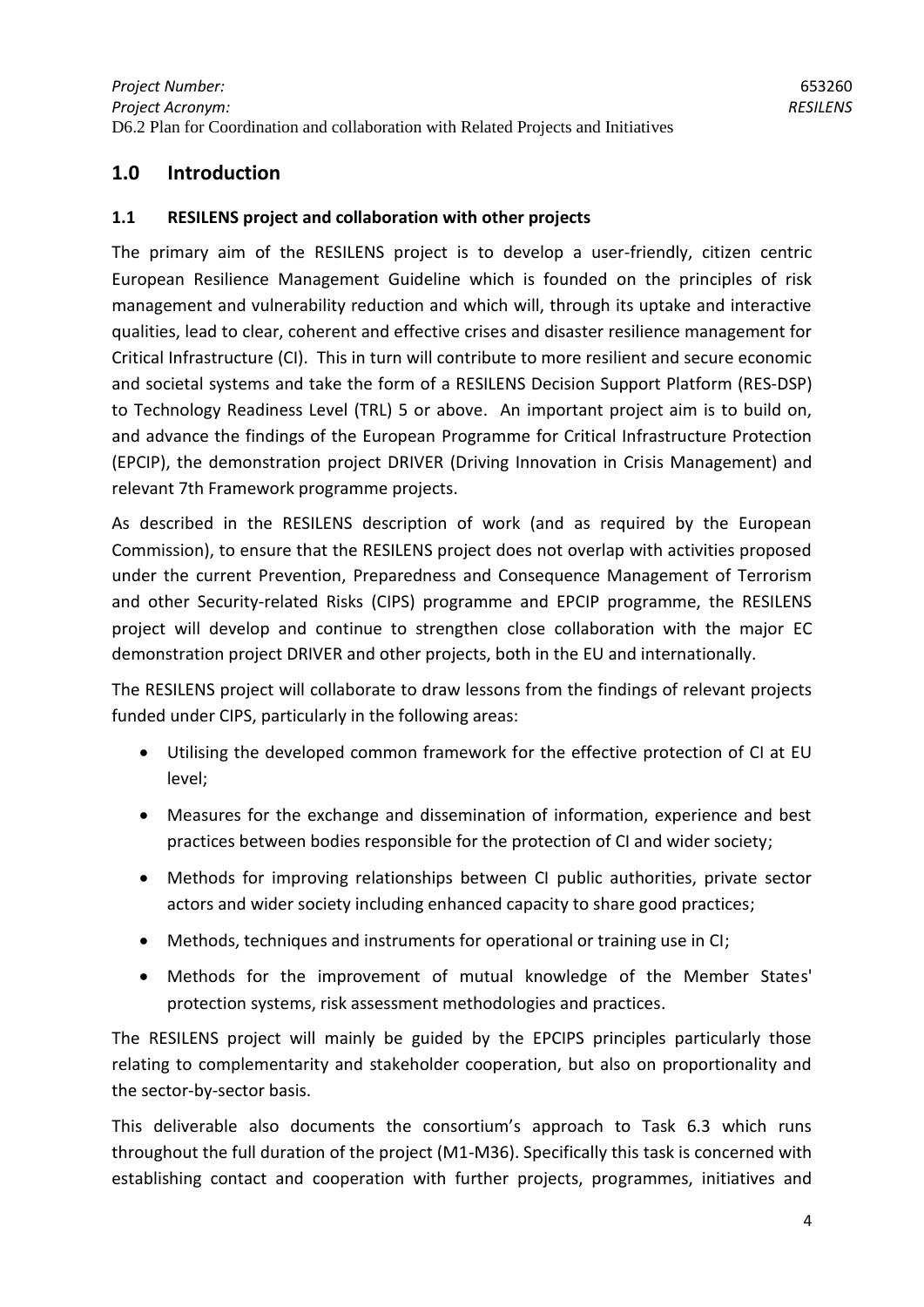policy makers relevant to this project and related initiatives within FP7, Horizon 2020 and other EC funded programmes and intra-organisation initiatives.

The project will draw on the fact that some of the consortium partners have been involved in a range of EC funded projects (as coordinators and partners) which are of relevance to the RESILENS Project. Projects which have been considered to be of primary relevance to the RESILENS objectives and will contribute to the expected collaborative benefits are the ongoing (and recently completed) H2020 and FP 7 research projects in urban and infrastructure resilience management. This is expected to include projects such as DRIVER, RESOUTE, SMR, DARWIN, IMPROVER, INTACT, SNOWBALL, HARMONISE, RAIN, CRISYS, COBACORE, VITRUV, DESURBS, BESECURE.

This deliverable will highlight and summarise the approaches which will be applied by the RESILENS project to collaborate with such relevant projects. A brief introduction to the objectives of the DRIVER project and other relevant projects are being considered for further collaboration and will be initially presented in the following section.

#### <span id="page-4-0"></span>**1.2 DRIVER**

The establishment of a close collaboration with the major EC demonstration project DRIVER was stipulated in the call supporting the RESILENS project, in order to avoid duplication of efforts and to facilitate cross-project contributions.

The DRIVER project will focus on an augmentation rather than a replacement of crisis management (CM) capabilities, and aims at producing a comprehensive, well-balanced and cost-effective portfolio of CM tools exploiting high potential research and technical development activities from the last decade, not least in FP7 and FP6 projects.

To maximise impact beyond the scope of the project and of the DRIVER consortium it is necessary to:

- develop the sustainability of the European Test-bed;
- to exploit the DRIVER Portfolio of Tools;
- to realise a European CM community, which shares a common CM understanding and is increasingly willing to share capabilities and collaborate in CM innovation.

The DRIVER project has three main objectives including;

1. The development of a pan-European test-bed (An assembly of virtually connected, distributed operational or training facilities dedicated to experimentation plus testbed tools (modelling and simulation, data recording, data analysis), methods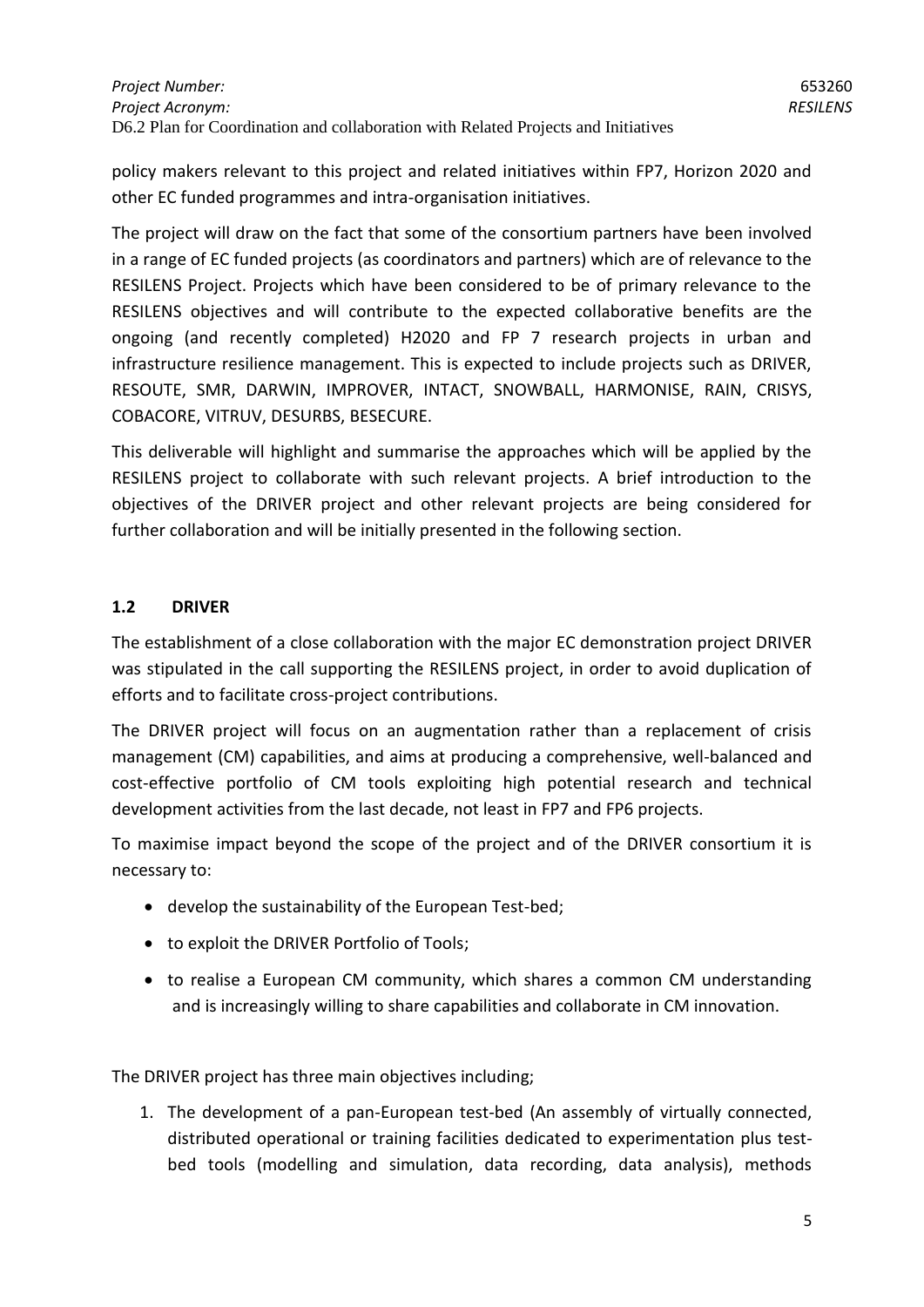(experiment design, campaign planning, analysis, evaluation), people (cf. DRIVER community), and ideas. This will enable the testing and iterative refinement of new crisis management solutions.

- 2. The development of a DRIVER Portfolio of Emerging Solutions that: improves Crisis Management at Member State and EU level (Solutions for civil resilience; provides solutions for professional response; develops methods and infrastructure for individual and organisational learning; and that realises organisational, policy & legal tools & standards, societal aspects/tools.
- 3. The development of a more shared understanding of Crisis Management across Europe including all stakeholders in Crisis Management who are concerned by societal and technological innovation in Crisis Management.

This project began on the  $1<sup>st</sup>$  of May 2014 and was submitted on the  $26<sup>th</sup>$  May 2015. This project has received funding from the European Union's Seventh Framework Programme for research, technological development and demonstration.

#### <span id="page-5-0"></span>**1.3 Other related ongoing EU projects in the Resilience domain**

Other relevant ongoing EU projects are described in Table 1 below.

| Table I Relevant ongoing EU projects |                                                               |                              |
|--------------------------------------|---------------------------------------------------------------|------------------------------|
| <b>Acronym</b>                       | <b>Project Summary</b>                                        | <b>Website</b>               |
| HARMONISE: A Holistic                | HARMONISE will result in resilience enhancement methods       | http://harmonise.eu/         |
| Approach to Resilience and           | for large scale urban built infrastructure. It will see the   |                              |
| <b>Systematic Actions to Make</b>    | development of a concept to improve the security and          |                              |
| Large Scale Built                    | resilience of this infrastructure, encompassing the design    |                              |
| Infrastructure Secure;               | and planning phases of such projects                          |                              |
| <b>DRIVER: Driving Innovation</b>    | DRIVER will develop a pan-European test-bed and create a      | http://driver-project.eu/    |
| in Crisis Management for             | greater shared understanding of resilience.                   |                              |
| European Resilience;                 |                                                               |                              |
| <b>TURAS: Transitioning</b>          | The "TURAS"<br>initiative brings urban communities and        | http://www.turas-cities.org/ |
| <b>Towards Urban Resilience</b>      | businesses together with local authorities and researchers to |                              |
| and Sustainability;                  | collaborate on developing practical new solutions for more    |                              |
|                                      | sustainable and resilient European cities.                    |                              |
| emBRACE: Building                    | The primary aim of the emBRACE project is to build            | http://www.embrace-eu.org/   |
| <b>Resilience Amongst</b>            | resilience to disasters amongst communities in Europe.        |                              |
| Communities in Europe;               |                                                               |                              |
|                                      |                                                               |                              |
| InCREO: Increasing                   | The objective of IncREO is to provide actor's responsible for | http://www.increo-fp7.eu/    |
| Resilience through Earth             | civil protection and disaster management with EO-based        |                              |

**Table 1 Relevant ongoing EU projects**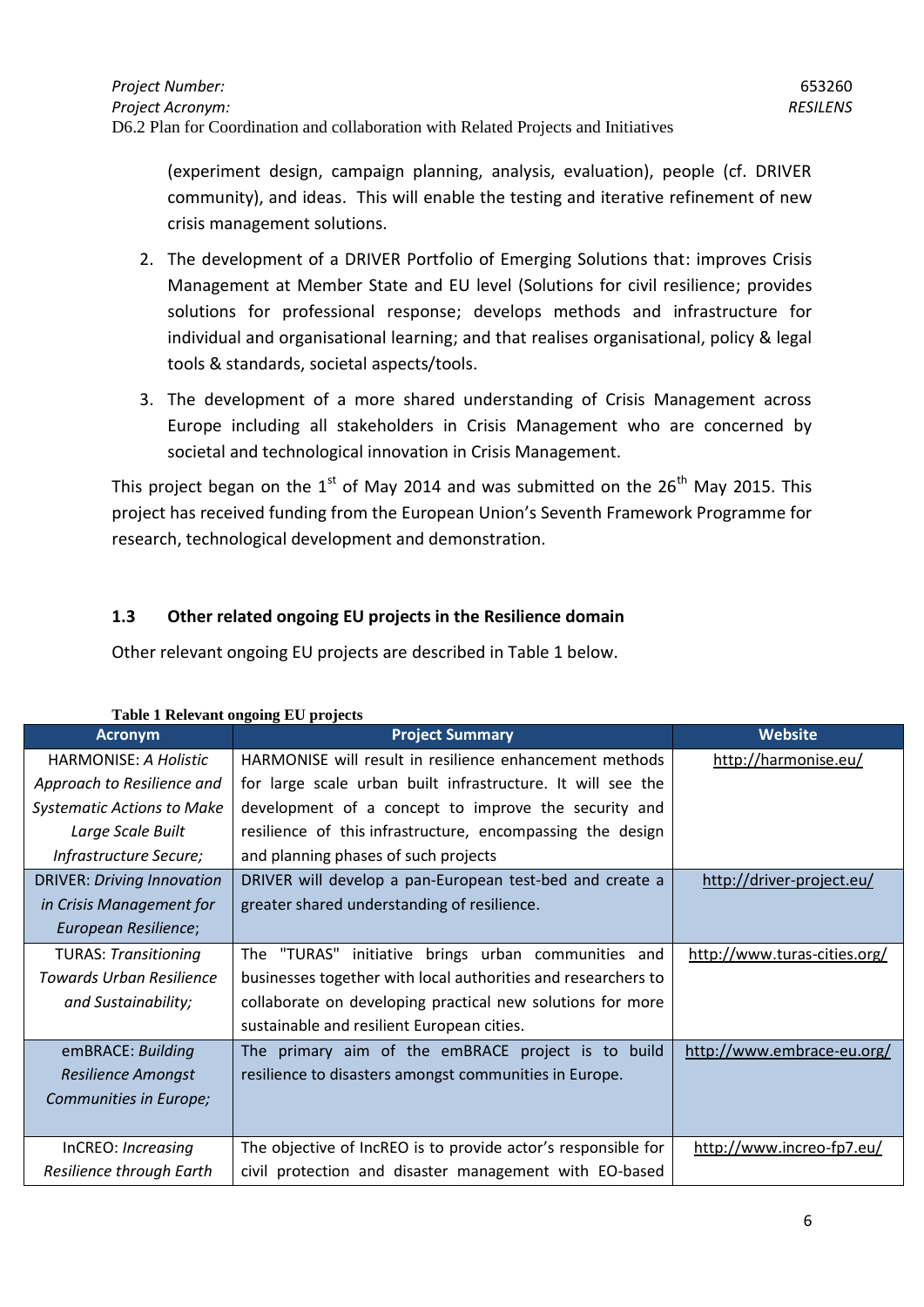| Observation;                       | solutions contributing to an improved preparedness and         |                               |
|------------------------------------|----------------------------------------------------------------|-------------------------------|
|                                    | mitigation planning for areas highly vulnerable to natural     |                               |
|                                    | disasters and already noticeable climate change trends.        |                               |
| POP-ALERT: Population              | POP-alert aims to create a framework to facilitate the         | http://www.pop-alert.eu/      |
| Alerting: Linking                  | assessment of the population's capacity to absorb and make     |                               |
| Emergencies, Resilience            | use of different Crisis Management strategies<br>and           |                               |
| and Training;                      | technologies developed at the EU level.                        |                               |
|                                    |                                                                |                               |
| <b>IMPROVER: Improved risk</b>     | The overall objective of IMPROVER is to improve European       | http://cordis.europa.eu/proje |
| evaluation and                     | critical infrastructure resilience to crises and disasters     | ct/rcn/196889 it.html         |
| implementation of                  | through the implementation of combinations of societal,        |                               |
| resilience concepts to             | organisational and technological resilience concepts to real   |                               |
| critical infrastructure;           | life examples of pan-European significance, including cross-   |                               |
|                                    | border examples.                                               |                               |
| <b>CIPRNET: Critical</b>           | CIPRNet builds a long-lasting virtual centre of shared and     | www.ciprnet.eu/summary.ht     |
| Infrastructure                     | integrated knowledge and expertise in CIP. This virtual        | ml                            |
| Preparedness and                   | centre shall provide durable support from research to end      |                               |
| <b>Resilience Research</b>         | users.                                                         |                               |
| Network;                           |                                                                |                               |
|                                    |                                                                |                               |
| <b>STREST: Harmonized</b>          | The core objective is to design a stress test framework and    | http://www.strest-            |
| approach to stress tests for       | specific applications to address the vulnerability, resilience | eu.org/opencms/opencms/       |
| critical infrastructures           | and interdependencies of CIs                                   |                               |
| against natural hazards;           |                                                                |                               |
| <b>PRACTICE: Preparedness</b>      | PRACTICE will develop a new toolbox. The toolbox will be a     | http://www.practice-fp7-      |
| and Resilience Against             | web-based database with a catalogue of existing and            | security.eu/#&panel1-2        |
| <b>CBRN Terrorism using</b>        | innovative components provided and developed during the        |                               |
| <b>Integrated Concepts and</b>     | PRACTICE project by the partners and the members of the        |                               |
| Equipment;                         | Supplier Platform, validated by the Users.                     |                               |
| RIBS: Resilient                    | The project's core objective is a set of protection            | http://www.cege.ucl.ac.uk/HI  |
| Infrastructure and Building        | measurement techniques that can be used to assess the          | RG/Pages/RIBS.aspx            |
| Security;                          | level of protection offered by candidate security products     |                               |
|                                    | proposed to<br>be<br>implemented in<br>buildings<br>and        |                               |
|                                    | infrastructures.                                               |                               |
| MOVE: Methods for the              | Through a generic framework, data analysis and applicability   | http://www.move-              |
| Improvement of                     | tests MOVE will result in a standard approach to               | fp7.eu/index.php?module=ma    |
| <b>Vulnerability Assessment in</b> | vulnerability assessment in Europe.                            | $\underline{\text{in}}$       |
| Europe;                            |                                                                |                               |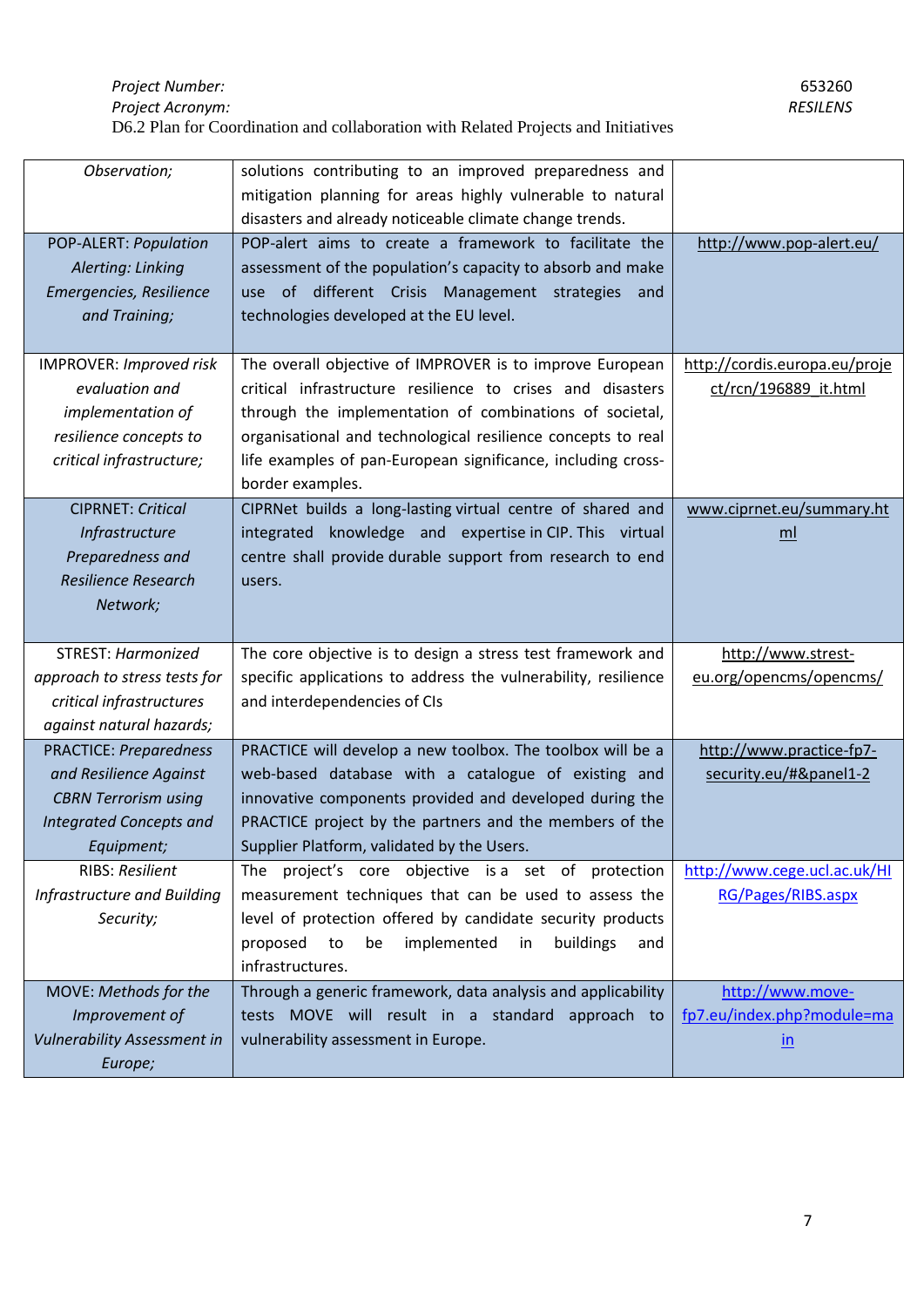| INTACT: Impact of extreme        | Develop a methodological framework for CI vulnerability        | http://www.intact-project.eu/ |
|----------------------------------|----------------------------------------------------------------|-------------------------------|
| weather on critical              | assessment and an analysis of CI protection measures.          |                               |
| infrastructure;                  | Develop methodology and tools for risk management, and         |                               |
|                                  | indicate gaps in risk modelling and data availability and seek |                               |
|                                  | for approaches and alternatives to close gaps.                 |                               |
|                                  |                                                                |                               |
|                                  |                                                                |                               |
| SNOWBALL                         | Provide decision support to public authorities and decision    | http://snowball-project.eu/   |
|                                  | makers in the light of cascading effects simulations.          |                               |
| RAIN: Risk Analysis              | The RAIN project will develop an operational analysis          | http://rain-project.eu/       |
| Of Infrastructure Networks       | framework which considers the impact of individual hazards     |                               |
| In Response To Extreme           | infrastructure<br>systems and<br>specific<br>the coupled<br>on |                               |
| Weather;                         | interdependencies of critical infrastructure through robust    |                               |
|                                  | risk and uncertainty modelling.                                |                               |
| <b>COBACORE: Community</b>       | The project is creating an integrated and interactive          | http://www.cobacore.eu/       |
| <b>Based Comprehensive</b>       | workspace platform; a collaborative environment which will     |                               |
| Recovery;                        | give an overview of the post-crisis situation.                 |                               |
| VITRUV: Vulnerability            | VITRUV's aim to build the tools that will support urban        | http://www.vitruv-            |
| <b>Identification Tools for</b>  | planners to consistently integrate security issues into the    | project.eu/project.html       |
| Resilience                       | considerations made in the various phases of the planning      |                               |
| <b>Enhancements of Urban</b>     | process.                                                       |                               |
| Environments;                    |                                                                |                               |
| <b>BESECURE: Best Practice</b>   | BESECURE works towards the creation of a resource              | http://www.besecure-          |
| <b>Enhancers for Security in</b> | database that supports local policy makers to assess the       | project.eu/                   |
| <b>Urban Regions;</b>            | impact of their practices, and improve their decision making.  |                               |
| <b>RESOLUTE: Resilience</b>      | The project aims to identify adaptable concepts and            |                               |
| management guidelines            | methods for the operationalization and evaluation of Critical  |                               |
| and operationalisation           | Infrastructure (CI) resilience of Urban Transport System       |                               |
| applied to urban transport       | (UTS), through the implementation of the RESOLUTE              |                               |
| environment.                     | Collaborative Resilience Assessment and Management             |                               |
|                                  | Support System (CRAMSS).                                       |                               |
| <b>SMR: Smart Mature</b>         | SMR will develop and validate resilience management            |                               |
| Resilience                       | guidelines, using three pilot projects covering different CI   |                               |
|                                  | security sectors, as well as climate change and social         |                               |
|                                  | dynamics.                                                      |                               |
| DARWIN: Expecting the            | DARWIN primarily aims to develop European resilience           |                               |
| unexpected and know how          | management guidelines. To enable dynamic, user-friendly        |                               |
| to respond                       | guidelines the project will adapt innovative tools, test and   |                               |
|                                  | validate the guidelines, and establish knowledge about how     |                               |
|                                  | organisations can implement guidelines to improve              |                               |
|                                  | resilience.                                                    |                               |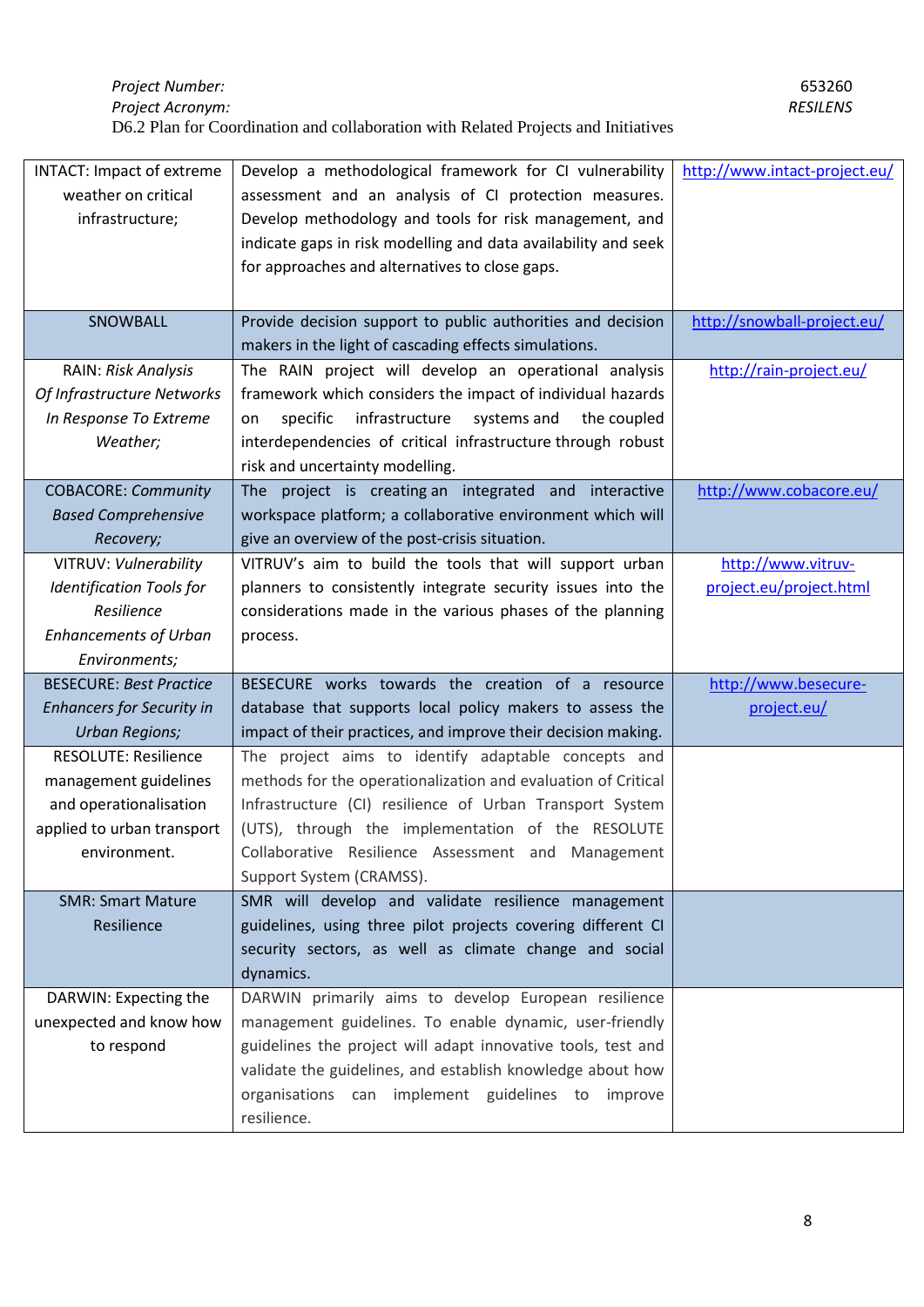# <span id="page-8-0"></span>**2.0 Plan for coordination and collaboration**

#### <span id="page-8-1"></span>**2.1 Establishing contact with related projects**

As one of the major objectives of RESILENS is to: *'Build on and advance the findings of the European Programme for Critical Infrastructure Protection (EPCIP), the EU demonstration project, DRIVER (DRiving InnoVation in crisis management for European Resilience), and relevant Seventh Framework Programme projects'* it is also important to acknowledge ongoing related projects and the need to coordinate and collaborate with these to avoid potential duplication and to maximise impact. In line with Task 6.3 set out within the description of work, RESILENS will:

- Establish contact and cooperation with further projects, programmes, initiatives and policy makers relevant to this project and particularly related initiatives within FP7, Horizon 2020 and other EC funded programmes and intra-organisation initiatives.
- Coordinate with other related projects as facilitated by the partners and their wider networks to access members of different organisations with different interests and focus points.
- Track the results of cooperation with other projects as an item for discussion on the agenda at each GA meeting. FAC will maintain oversight of progress on liaising with other projects, and will seek to ensure that all opportunities for collaboration are harnessed.
- Develop an in-depth sustainability strategy to increase uptake of risk assessments, the ERMG, Resilience Management Matrix and Audit Tools and the E-learning Hub. This task will also raise awareness of the ERMG and associated tools among a wide variety of relevant users at all levels (private, public, wider society).
- Consider methods to incorporate the RESILENS outcomes with policy and statutory documents at a range of spatial scales.
- Contribute to future policy based on the knowledge and awareness generated in the project through interaction with specific interest bodies.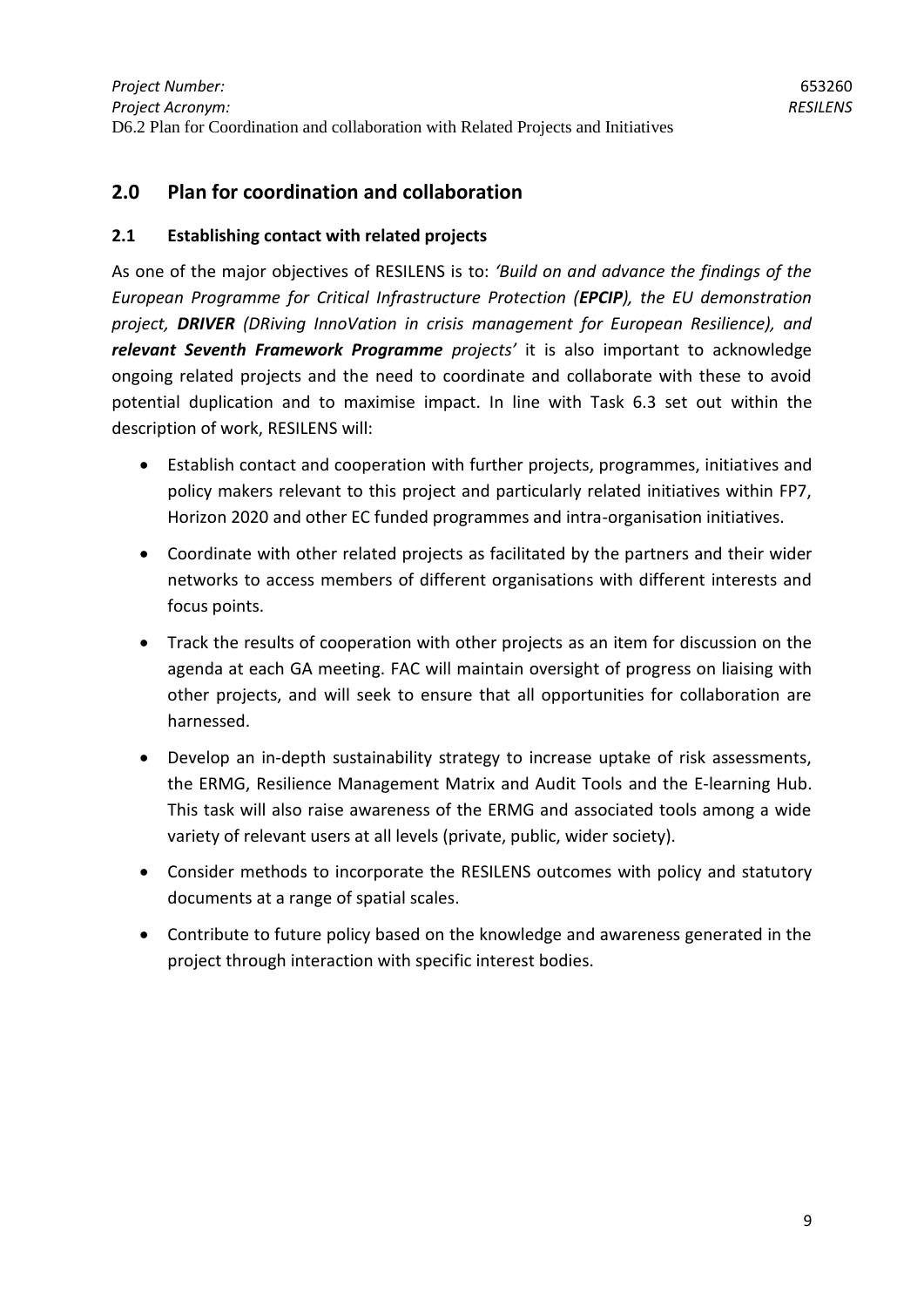

Figure 1: RESILENS interconnectivity with other European projects

FAC, as leader of Task 6.3 'Coordination/collaboration with related projects and initiatives' will be required to organise, manage and delegate responsibility for consortium members to make contact with related projects. Initially contact can be made by telephone or email with formal correspondence by way of an invitation to coordinate and collaborate.

#### <span id="page-9-0"></span>**2.2 Possible collaboration approaches**

Collaboration within research related projects has far reaching benefits. Collaboration provides a seamless link between universities and research institutions, industry, commerce, government and the public services.

Specific driving factors for establishing inter-project collaboration include:

- the growth of the knowledge economy and attempts to strengthen the economic and social contribution of research;
- a shift towards more applied research in collaboration with other knowledge creators and users;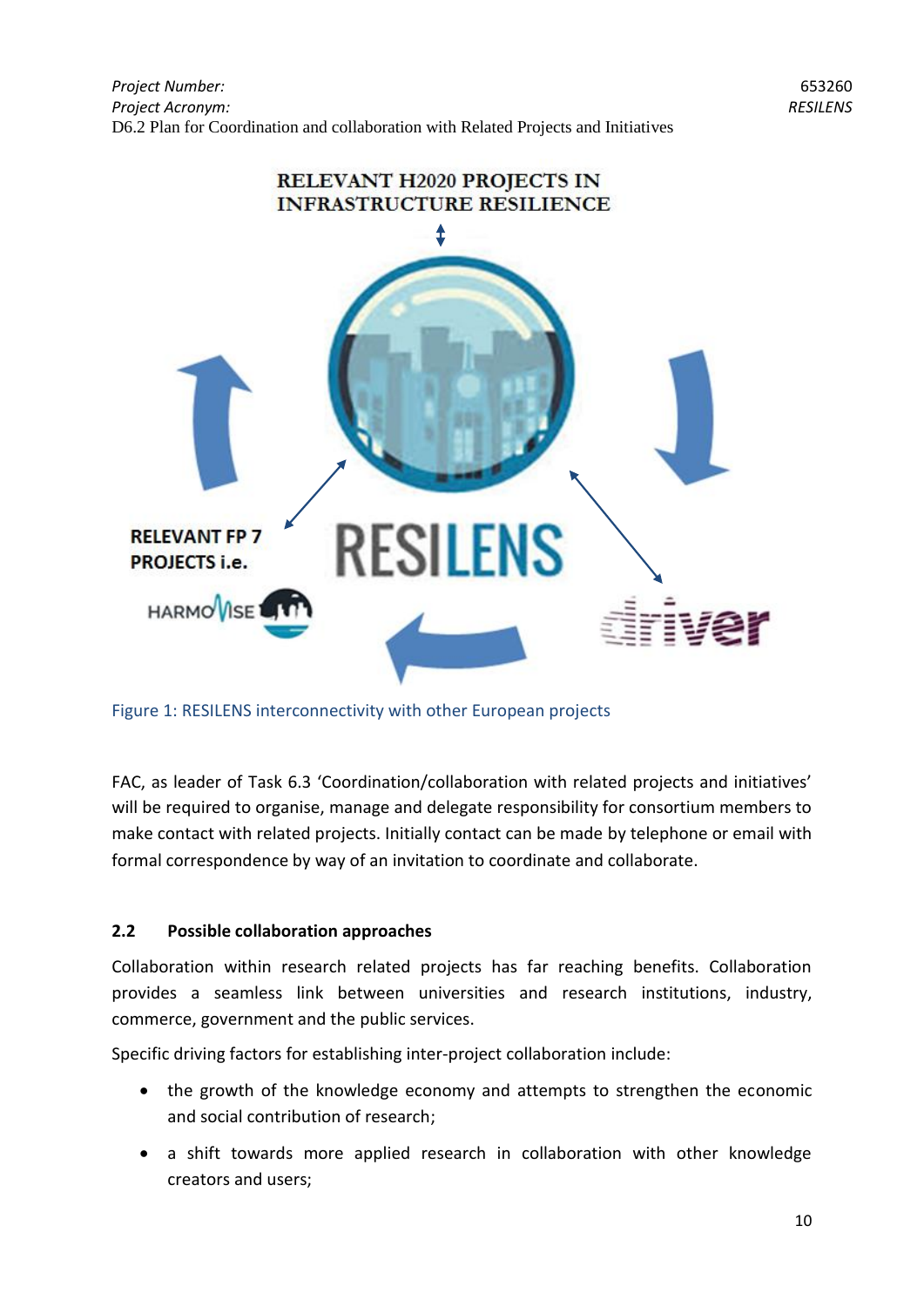- greater concentration of research activity and partnership in the use of equipment and expertise;
- the growth of the directed mode of funding based on priority areas and problem oriented project funding; and, the shift towards lifelong learning.
- assists the integration of a whole systems analysis approach and the incorporation of wider ideas in the resilience management domain to be considered within the project.

Collaboration occurs at various levels including individuals, groups, departments, institutions, sectors and countries. Some collaboration is formal, much more is informal.



#### Figure 2: RESILENS Collaboration Approach

There are three possible approaches to collaboration to be adopted in the RESILENS project:

- Corporate partnership (wide access to external resources and influencers). This will deal with the relevant project on an entire project basis, i.e. management of the RESILENS project collaborating with the management of a selected project.
- Team collaboration (research problem and people focused). This will involve a specific WP or task team collaborating with contributors to a specific WP in another project working in an identified task where overlaps with the RESILENS project have been identified. This collaboration may also come in the form of a RESILENS task team working closely with specific members of a relevant project where technical expertise on a subject or exchange of ideas may be obtained from the collaboration efforts.
- Personal collaboration (research problem and people focused).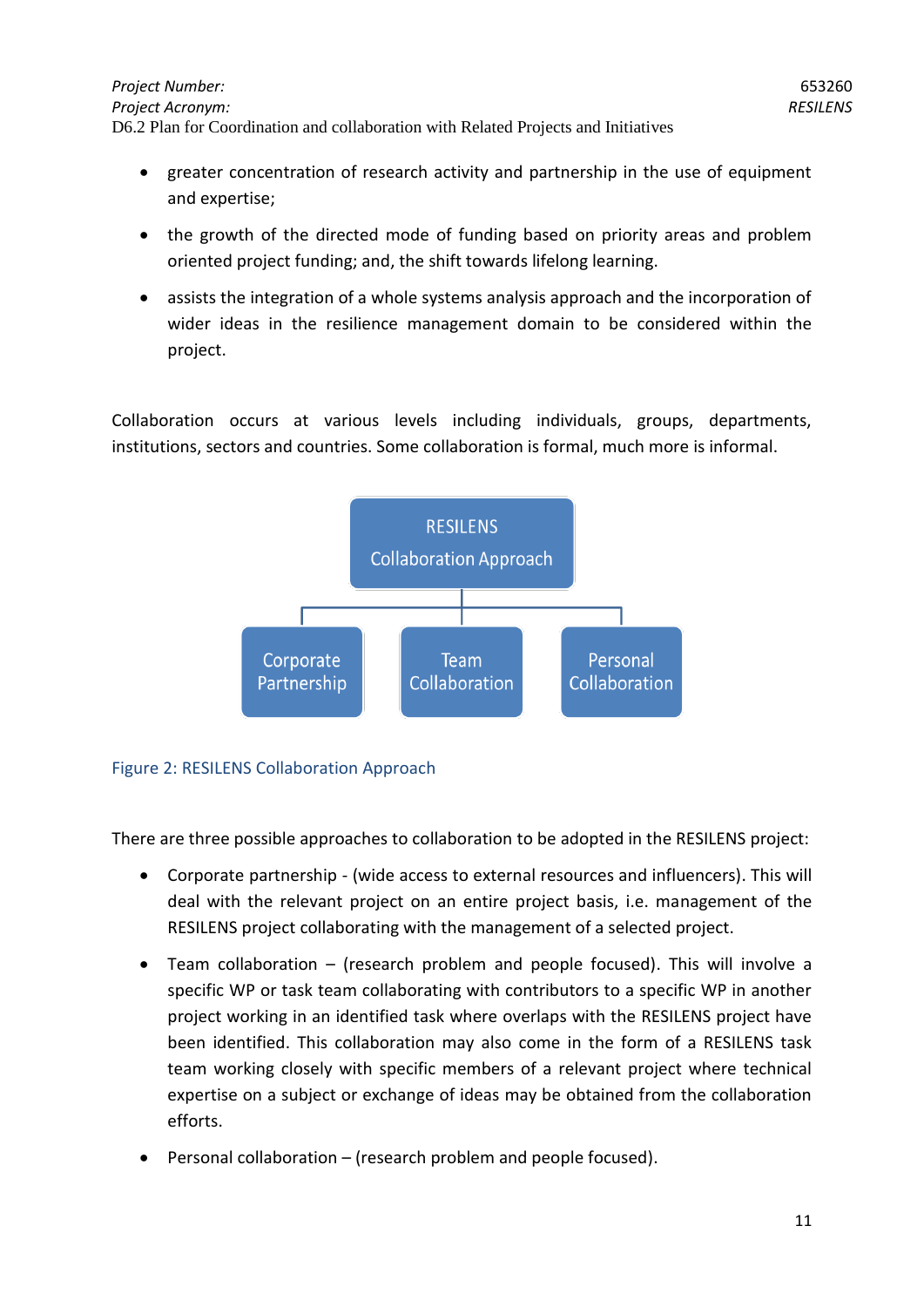RESILENS will look to achieve a combination of the above approaches as it looks to engage with a range of stakeholders, projects, Critical Infrastructure and government organisations.

The RESILENS consortium members are encouraged to develop collaboration approaches under any of the above listed categories which they feel will be beneficial to achieving the project outputs.

Of key importance here will be the identification of operational concepts and outputs (as well as expertise contributions) from related tasks in other projects which could be used and incorporated in the RESILENS decision platform to achieve the targeted TRL of 5 and over.

Additional avenues where anticipated inter-project collaboration can be fostered are highlighted in Section 3.0.

#### <span id="page-11-0"></span>**2.3 Aims of inter-project collaboration**

Through inter-project collaboration the project can benefit in numerous ways. As the project will be developing a new approach built upon existing experience and systems, interproject collaboration is vital for refining what the final RESILENS outputs as related to critical infrastructure management will look like. This will help to avoid issues such as duplication or scope slippage, especially with regards to the products of other research projects in the built infrastructure resilience domain.

RESILENS aims to engage in Inter-project collaboration to achieve the following:

- Wider geographical reach and access to new stakeholders groups who would not have previously been included in the scope of the project.
- More integrated or co-ordinated approach to stakeholder needs.
- Financial savings in terms of dissemination and integration of existing knowledge and expertise.
- Knowledge, good practice and information sharing.
- Sharing the risk in new and un-tested conceptual developments within the project and beyond.
- Capacity to replicate success more vastly and quickly.
- To build a stronger, united voice in the field of critical infrastructure research.
- Better co-ordination of project activities.
- Competitive advantage.
- Mutual support between organisations.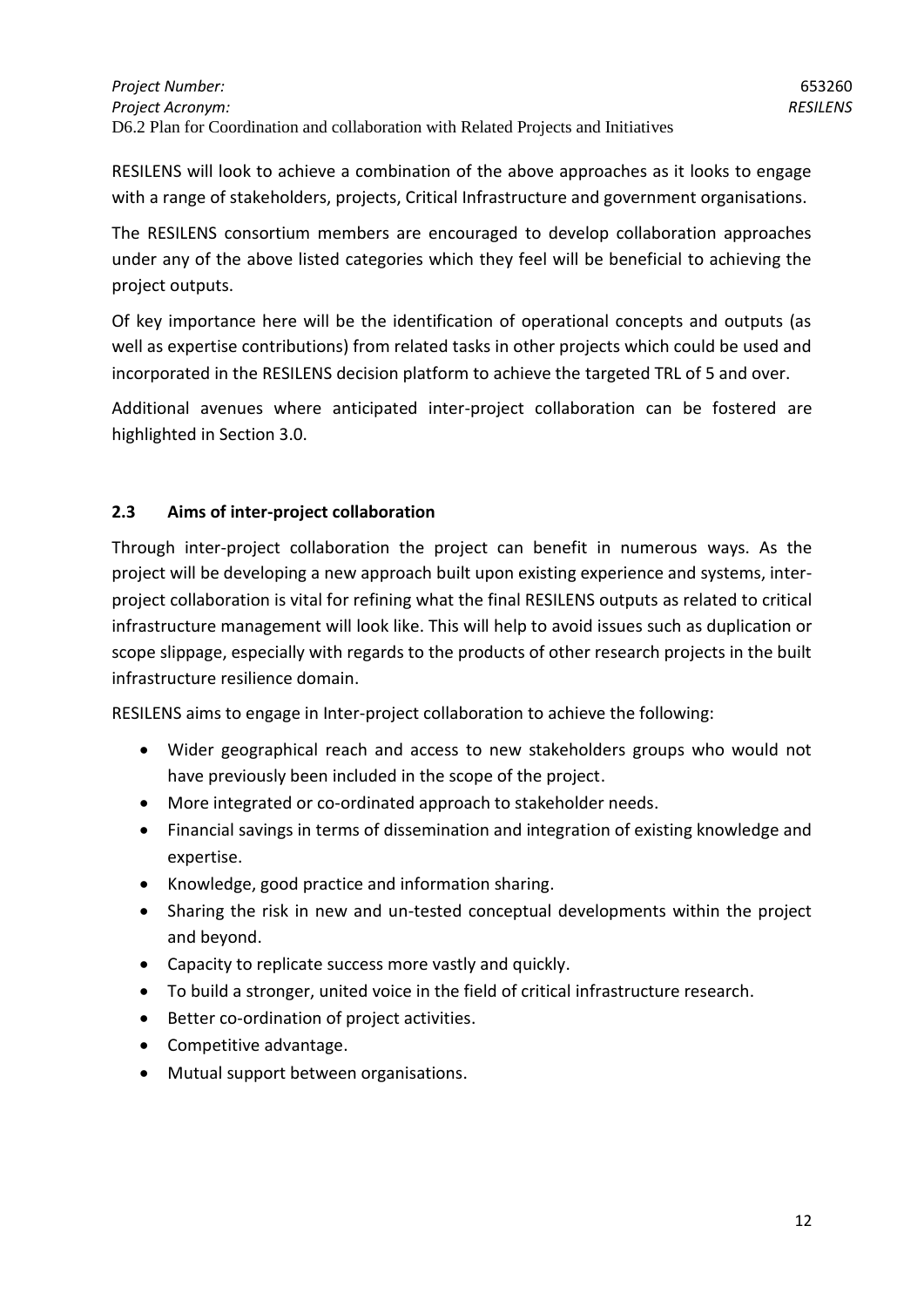#### <span id="page-12-0"></span>**2.4 Management of the coordination/ collaboration initiative**

The management of the RESILENS collaboration activities will be mainly carried out under Task 6.3 "Coordination/collaboration with related project and initiatives" in WP6 which covers communication, dissemination, education and training in the RESILENS project. This WP task, and hence the coordination activity will be led by FAC, with contributions from TCD, SfJE, MTRS, UoW and FhG.

To ensure that the RESILENS project maintains its strategic direction and to enhance the collaboration with other relevant projects, especially with the DRIVER project as stipulated in the call, RESILENS will be guided by the members of the Advisory Board which includes Mr. Willi Went who represents the DRIVER Partner University of Stuttgart. Mr Went is heavily involved in the DRIVER project where he is responsible for researching governance resilience and the overall civil resilience framework which includes a variety of subthemes. The RESILENS Advisory Board also includes Mt. Raymond Lane from Defence Forces Ireland who is a DRIVER End User.

For personal and task level collaborative approaches between RESILENS consortium members and other relevant project partners, the RESILENS task lead (FAC) is responsible for representing the consortium at collaboration meetings (where practicable) and is tasked with arranging and managing the coordination of the specific meeting.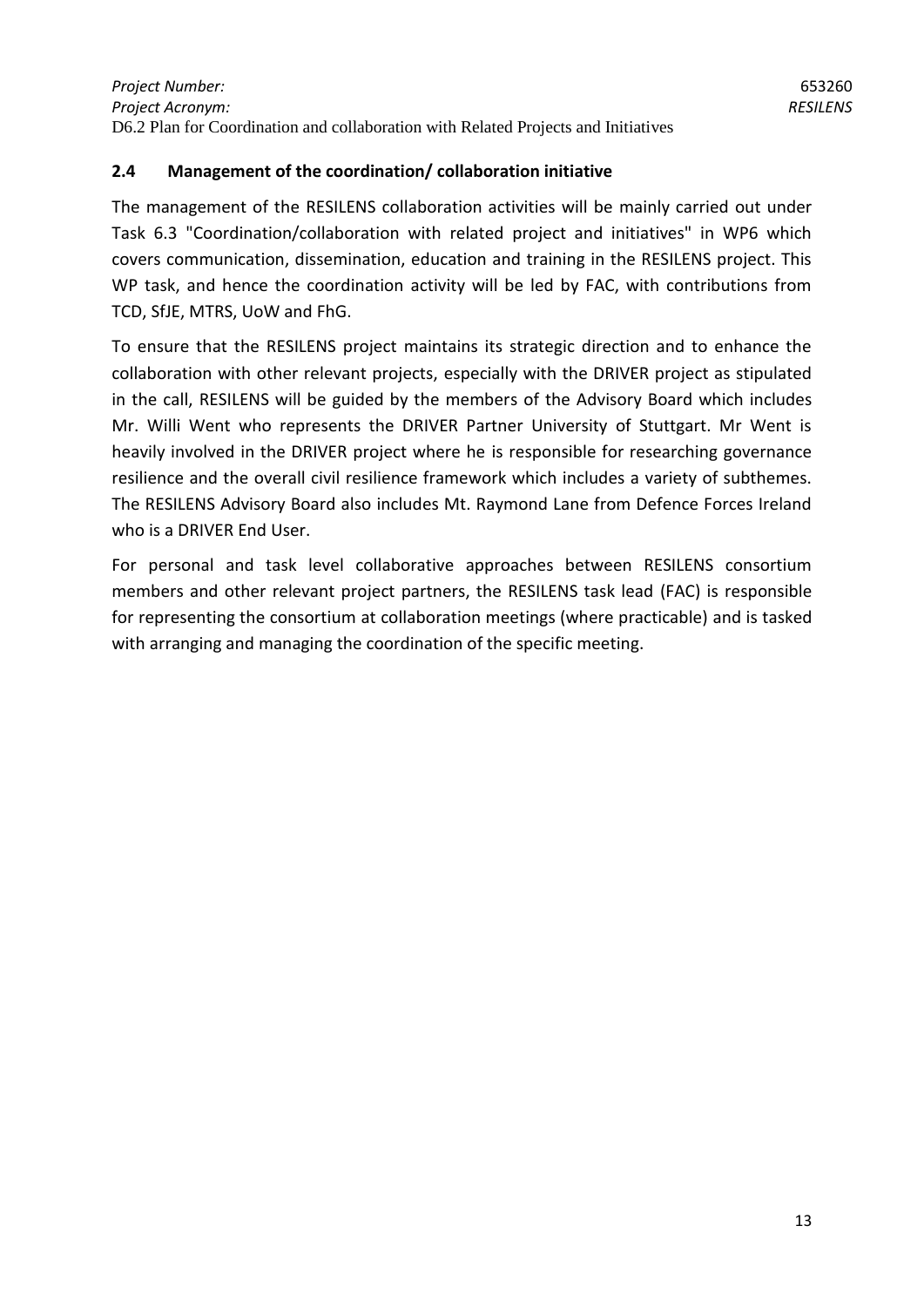### <span id="page-13-0"></span>**3.0 Future Perspectives**

#### <span id="page-13-1"></span>**3.1 Establishing and sustaining inter-project communication & collaboration**

As a first step in establishing a formal collaboration with relevant EC FP7 and HORIZON 2020 projects working in the urban and built infrastructure resilience domain, the project coordinator (William Hynes, FAC) will partake in a co-ordination mechanism meeting facilitated by the Research programme Officer- Call coordinator (Patricio Ortiz de la Torre) which will take place in Brussels on the 15th of September, 2015.

The proposed meeting will serve as a coordination forum between the different projects funded under DRS-7 i.e. DRIVER, RESOLUTE, SMR, DARWIN, IMPROVER and RESILENS.

The meeting will serve as a means to:

- allow a presentation of the descriptions and goals of each project;
- promote discussions around the worldwide survey of resilience concepts;
- facilitate a presentation on the work of the DRIVER project, especially with regards to social resilience;
- initiate discussion at an EU policy level on the projects outputs (i.e. several sets of European resilience management guidelines etc) and on their possible convergence.

In addition to the targeted goals of this initial coordination meeting, the coordinator of the RESILENS project will aim to use the unique opportunity presented by this meeting to secure commitments from the other project coordinators or representative WP leaders on further collaboration. The ultimate aim will be to secure concrete plans for future collaborative workshops between projects.

#### <span id="page-13-2"></span>**3.2 Possible conferences/ workshop organisation/ other collaboration forum**

- 1. The RESILENS project will seek to arrange at least one specifically targeted interproject workshop annually, in collaboration with other relevant EU projects. This will serve as a good avenue to exchange details on the work progress in the different projects. The workshop can be hosted by one of the project partners or in a neutral facility in the EU agreed upon by the participating project coordinators.
- 2. It is anticipated that RESILENS consortium members will attend/participate in several international and regional conferences in the field of Risk and Resilience management for critical infrastructures during the duration of the project. This will provide opportunities to meet partners from relevant EU projects. It is anticipated that "team and personal" collaborative approaches will be pursued by the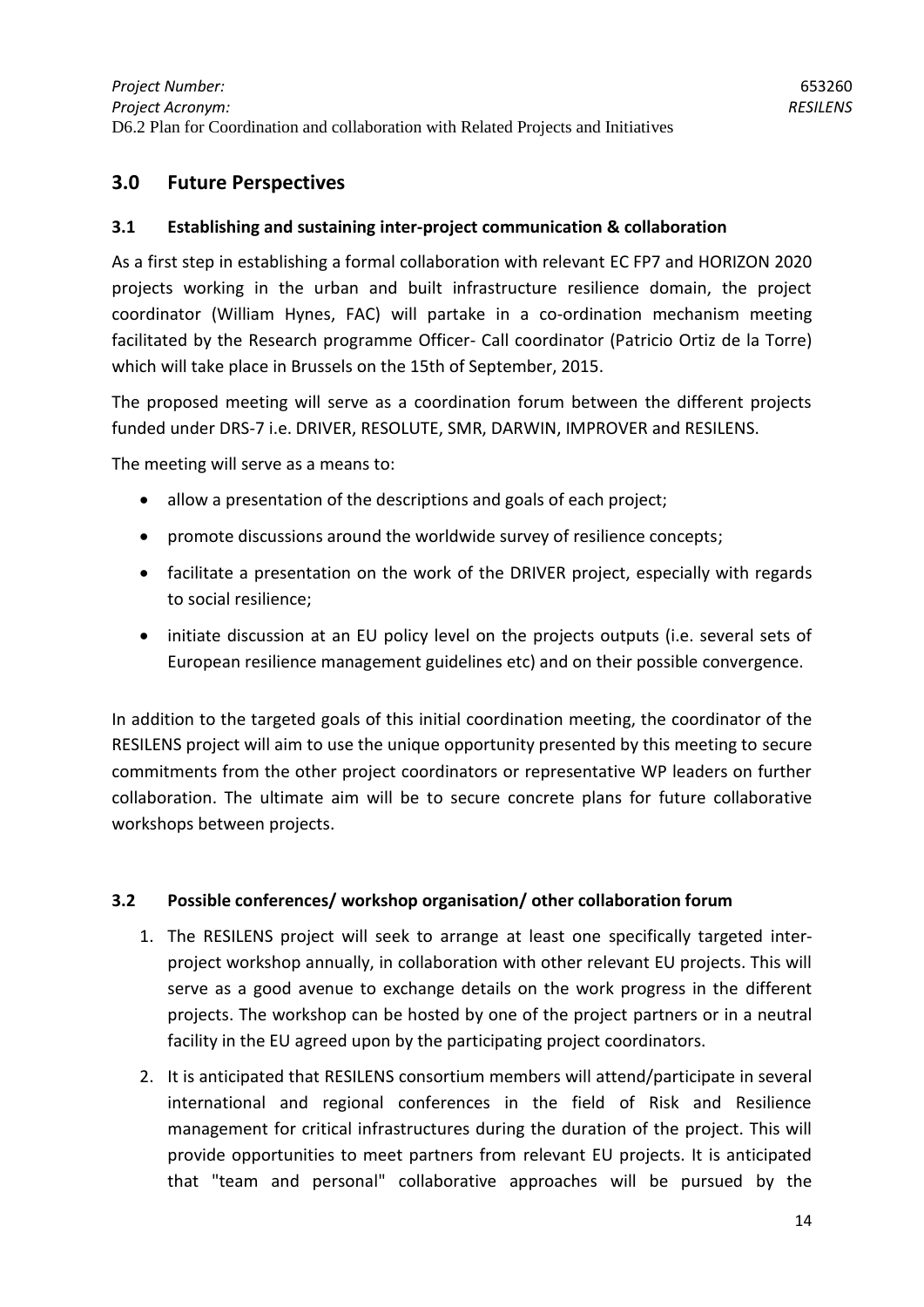consortium members attending those conferences. Where possible, meetings during conferences should be arranged beforehand. RESILENS members should therefore endeavour to identify such opportunities that could make such inter-project meeting possible in already scheduled international or regional conferences and workshops. A report on the outcome of such discussions should be made by the relevant partner to the wider consortium.

- 3. Extend an invitation to selected external projects to attend a special collaborative session at a biannual RESILENS General Assembly (GA) meeting.
- 4. Co-writing of publications. Where possible collaborative publications should be pursued between partners from different relevant projects, particularly where complementarities have been identified in project tasks and objectives. The RESILENS consortium partners are encouraged to pursue such partnerships which could result in peer reviewed publications, conference proceedings and reports in the field of resilience management in urban and critical infrastructure.

#### <span id="page-14-0"></span>**3.3 Tracking progress, results and outputs of collaboration approaches.**

Results and outputs produced from the collaboration between the RESILENS consortium and other relevant projects and initiatives on a project, team/task or personal level will be tracked and recorded via:

- All intended collaboration meetings should be reported to FAC so that they can be well documented.
- Any collaborative publication or outcomes resulting from such collaboration approaches should also be saved in the file management system in the folder "Collaboration with relevant projects" under WP Management in the main folder Work Package 6.
- Other discussion points or concept contributions which can potentially contribute to the RESILENS outputs should also be documented in a word document report and saved in the file management system.
- Where collaboration with other projects has informed or contributed to the successful execution of a task this should be documented in the associated deliverable under a section entitled 'collaboration with external projects'.
- Drawing from the contents of the "Collaboration with relevant projects" file, the outcomes of the collaboration approaches will be outlined in a section in the RESILENS mid-term and final report which is due after months 18 and 36 respectively.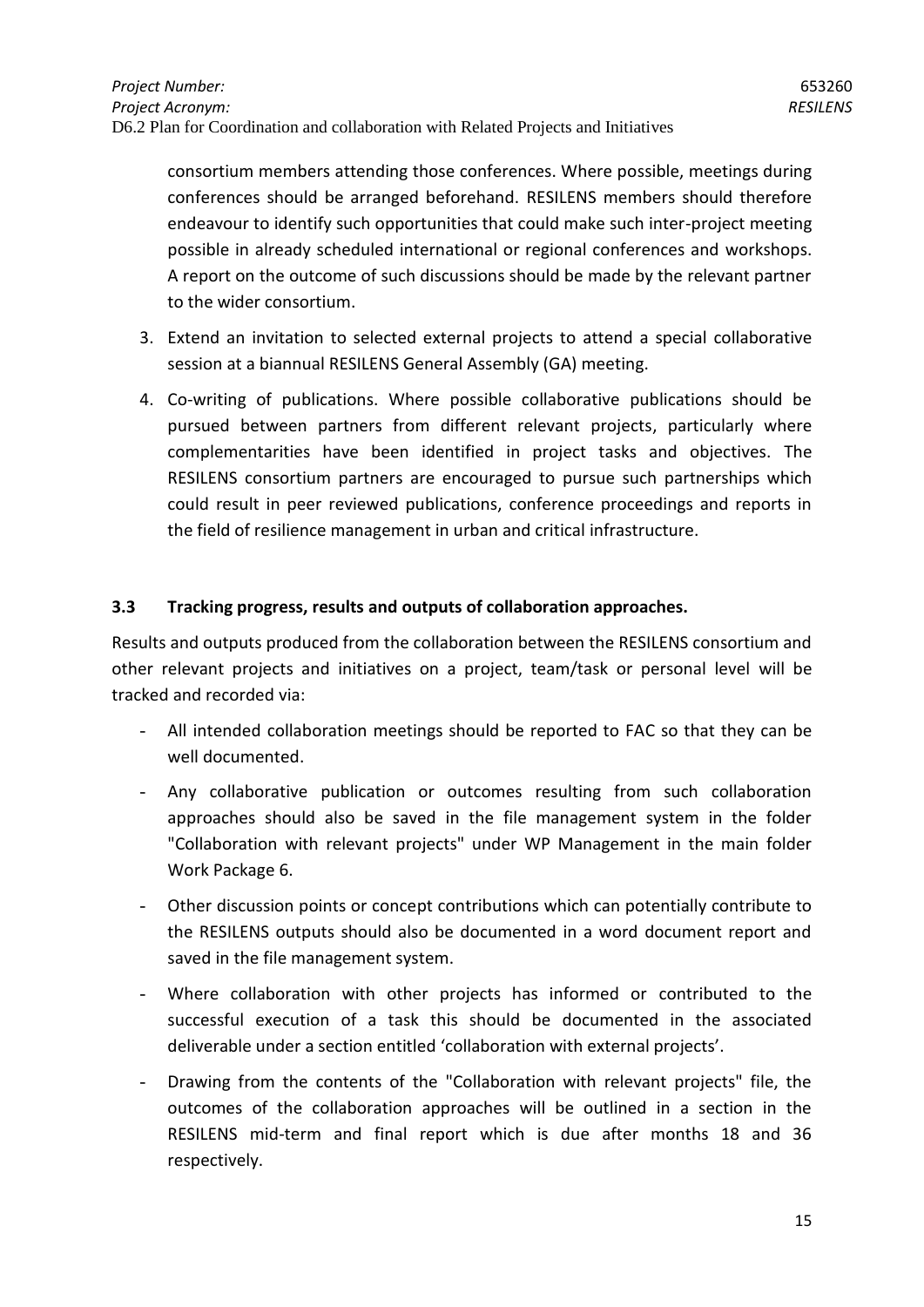#### <span id="page-15-0"></span>**3.4 Possible barriers to inter-project collaboration**

It is important for partners to be aware of potential barriers to inter-project collaboration, such as:

- Individual personalities and competition between partners from the related EU projects. Naturally this is going to be a barrier as some of the identified EU projects which will be involved in the collaboration efforts will have similar goals and objectives similar to those pursued by RESILENS, and might also have competing regional, financial and stakeholder interests which must be considered by the RESILENS consortium.
- Lack of information and experience can be a potential barrier as sometimes other projects may be working to a different scope or mandate.
- As inter-project collaboration is a joint venture aimed at exploring how to refine or develop project outcomes, there should be expected that there can also be a resistance to change.
- Fundamentally, there could also be cultural mismatch between projects as often is the case with large disaster resilience projects which span a large geographical area with various critical players including Industry, Government Organisations, NGO's and Community players.

As a result there are various risks associated with inter-project collaboration including:

- Lack of consistency and clarity on roles and responsibilities.
- Outcomes do not justify the time and resources invested.
- Loss of flexibility in working practices.
- Complexity in decision-making and loss of autonomy.
- Diverting energy and resources away from core aims mission drift.
- Damage to or dilution of your brand and reputation.
- Damage to organisation and waste of resources if collaboration is unsuccessful.
- Lack of awareness of legal obligations.
- Stakeholder confusion and fatigue from multiple approaches.

#### <span id="page-15-1"></span>**3.5 Possible mitigation actions to facilitate inter-project collaboration**

The possible barriers and risks identified in Section 3.3 which can potentially limit the effectiveness of inter-project collaboration can be militated against by developing the following: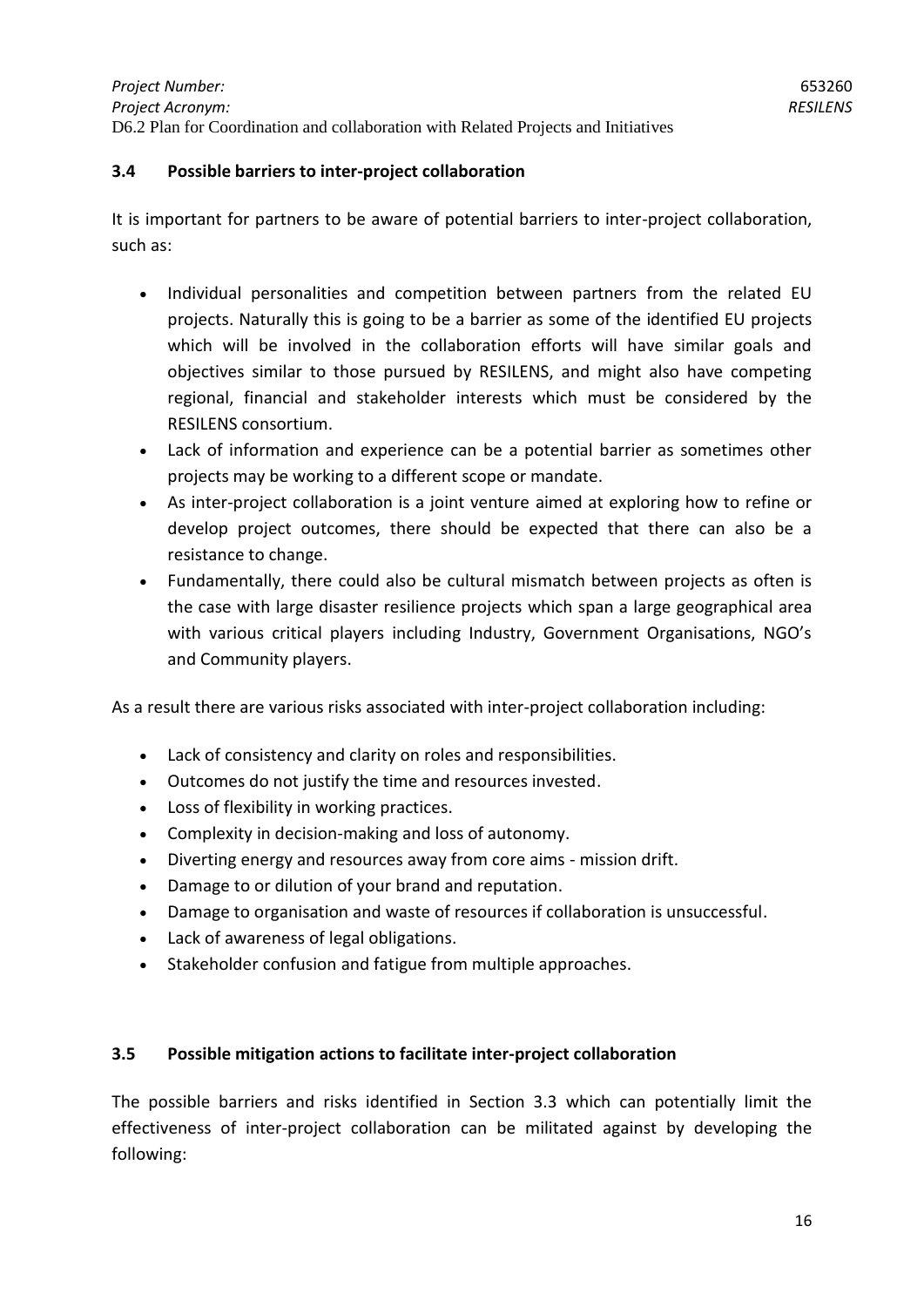#### *Project Number: Project Acronym:*  D6.2 Plan for Coordination and collaboration with Related Projects and Initiatives

- Good personal relationships;
- Compatible cultures or an understanding of different cultures;
- Written agreements (MoU's);
- Experience of change management, leadership and vision;
- Clear and agreed mutual benefits and collaborative advantage;
- A focus on the big picture;
- Careful planning.